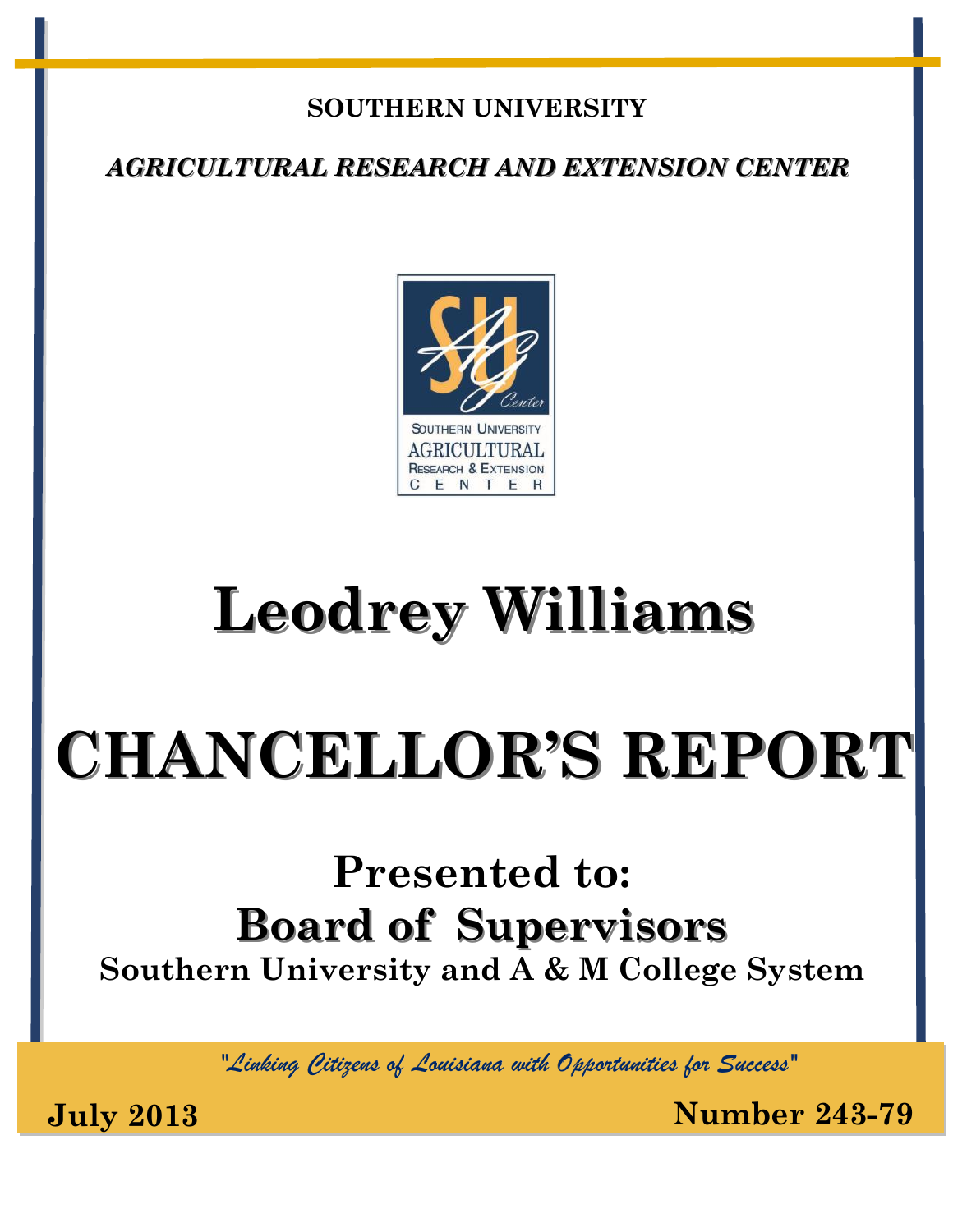#### **USDA Assistant Secretary for Civil Rights visits SU Ag Center**

#### *Southern University Ag Center*

**Leodrey Williams**  Chancellor

**Adell Brown Jr.**  Exec. Vice Chancellor/Vice Chancellor for Research

**Gina E. Eubanks** Vice Chancellor for Extension

**Linda Batiste** Director of Finance

**Christopher Rogers** Director of Technology Services

**Editors** Bridget Udoh Donna C. Badon

**A. O. Williams Hall** P.O. Box 10010 Baton Rouge, LA 70813

**Tel**: (225) 771-2242

**Fax**: (225) 771-2861

#### **Website**: www.suagcenter.com

Southern University Agricultural Research and Extension Center, an entity of the Southern University System, Leodrey Williams, Chancellor; Ronald Mason, Jr., System President,; Attorney Bridget A. Dinvaut, Chairman, Board of Supervisors. It is issued in furtherance of the Cooperative Extension Work Act of December 1971, and the Agricultural Research Program, in cooperation with the U.S. Department of Agriculture. All educational programs conducted by the Southern University Agricultural Research and Extension Center are provided to all persons regardless of race, national origin, or disability. © 2008 SU Ag Center.

n June 6, 2013. the Southern University Ag Center received two guests from Washington, DC. Dr. Joe Leonard, Assistant Secretary for Civil Rights, and Mr. David King, Deputy Director, Office of Adjudication, U.S. Department of Agriculture paid a courtesy visit to the Center. SU System President, Ronald Mason; Chancellor Leodrey Williams; Grace Namwamba, Interim Dean, College of Agricultural, Family and Consumer Sciences; and a host of SU Ag Center employees offered the duo a warm welcome. The one-day visit involved meetings with faculty, staff, and small farmers.

Also present to welcome the guests were John K. Pierre, Vice Chancellor and Law Professor, SU Law Center; Allison Johnson, USDA Liaison at Southern University; Byron Williams, Executive Consul to the System President; and Raymond Lockett, Professor and retired Chair of History Department at SU Baton Rouge.

Dr. Leonard visited several small farms in Louisiana under the direction of Dr. Dawn Mellion-Patin, Specialist-Agriculture. For further detail, contact Dawn Mellion-Patin at 225-771-3532.



L-R: Patin, Williams, Leonard, Mason, Namwamba



L-R: King, Lockett, Williams, Leonard, Mason, Namwamba, Pierre



L-R: Johnson, Williams, Leonard, Mason, Namwamba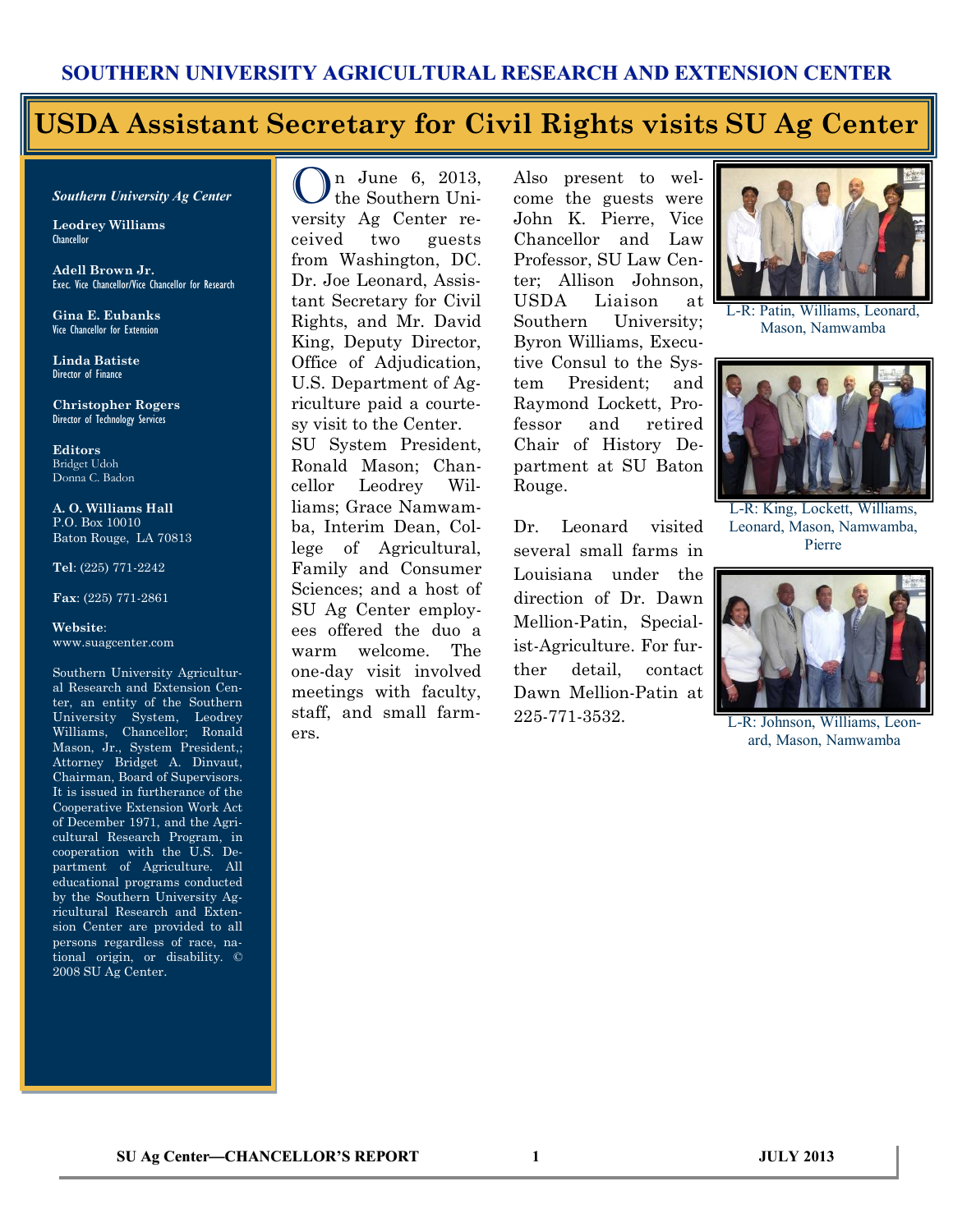### **Congo medical doctors tour SU Ag Center**

In June 13, 2013, the Southern University Ag Center welcomed visitors from the Democratic Republic of Congo who were on tour of the United States. The two medical doctors came to learn about the best ways to involve agriculture in a holistic medical practice. They are missionaries in search of innovative ways to address health issues in their country. One of their challenges is providing medical treatment without adequate nutrition to sustain good health. Their goal is to offer medical care along with nutritional education and sustainable small garden production. The duo came under the auspices of the United Methodist Church. Dr. Adell Brown Jr., Executive Vice Chancellor and Vice Chancellor for Research, took an interest in their discussion at the 100 Hundred Black Men forum and invited them to learn what the SU Ag Center has to offer in terms of possible medicinal crop production.

Dr. Kit Chin, professor of plant science and Dr. Yadong Qi, professor of Urban Forestry, currently conducting research on the health benefits of hibiscus offered relevant suggestions about a partnership to introduce the tropical plant to the Congo on a trial basis. The visiting medical doctors embraced the idea and left with high hopes for collaboration, sample of hibiscus seeds; and promised to report the result of the hibiscus trial progress to the SU Ag Center.

The visiting team included: Dr. Manya D. Pierre, General Board of Global Ministries; Dr. Simeon K. Kashala, Samuteb Memorial Hospital, Congo; Marie Correa, SU Baton Rouge alumnus/ translator; and Eugene Collins, STD/HIV Regional Coordinator, LA Department of Health & Hospitals. To welcome the guests at the Ag Center were: Oscar Udoh, Coordinator for Planning & Evaluation; Kit Chin, professor of plant science; Yadong Qi, professor, Urban Forestry; and Bridget Udoh, Communications Specialist.



Qi, left, shows preserved hibiscus seeds to visitors: Pierre, Correa (translator), Kashala



Chin, left, gives hibiscus seedlings to visitors: Kashala, Correa (translator), Pierre

# **COC Network prominently featured at annual Expo**

C ommunities of Color Network regional coordinator**, Urina F. Holt** traveled from Shreveport to SU Ag Center in Baton Rouge to participate in the Family & Youth Expo themed "Inspiring Innovation through Imagination…over the years." Ms. Holt had the opportunity to address a segment of the youth in

attendance on the causes and effects of tobacco use, and how tobacco continues to be the number one killer among African-Americans. Some of the participants didn't realize the full extent of the harmful effects of smoking and the toxic chemicals contained in tobacco products. An elaborate display was arranged on the Consequences of Second-hand Smoke, including "Mr. Gross Mouth" and a list of harmful ingredients found in tobacco. A survey was distributed to determine the behavior and attitudes regarding secondhand smoke.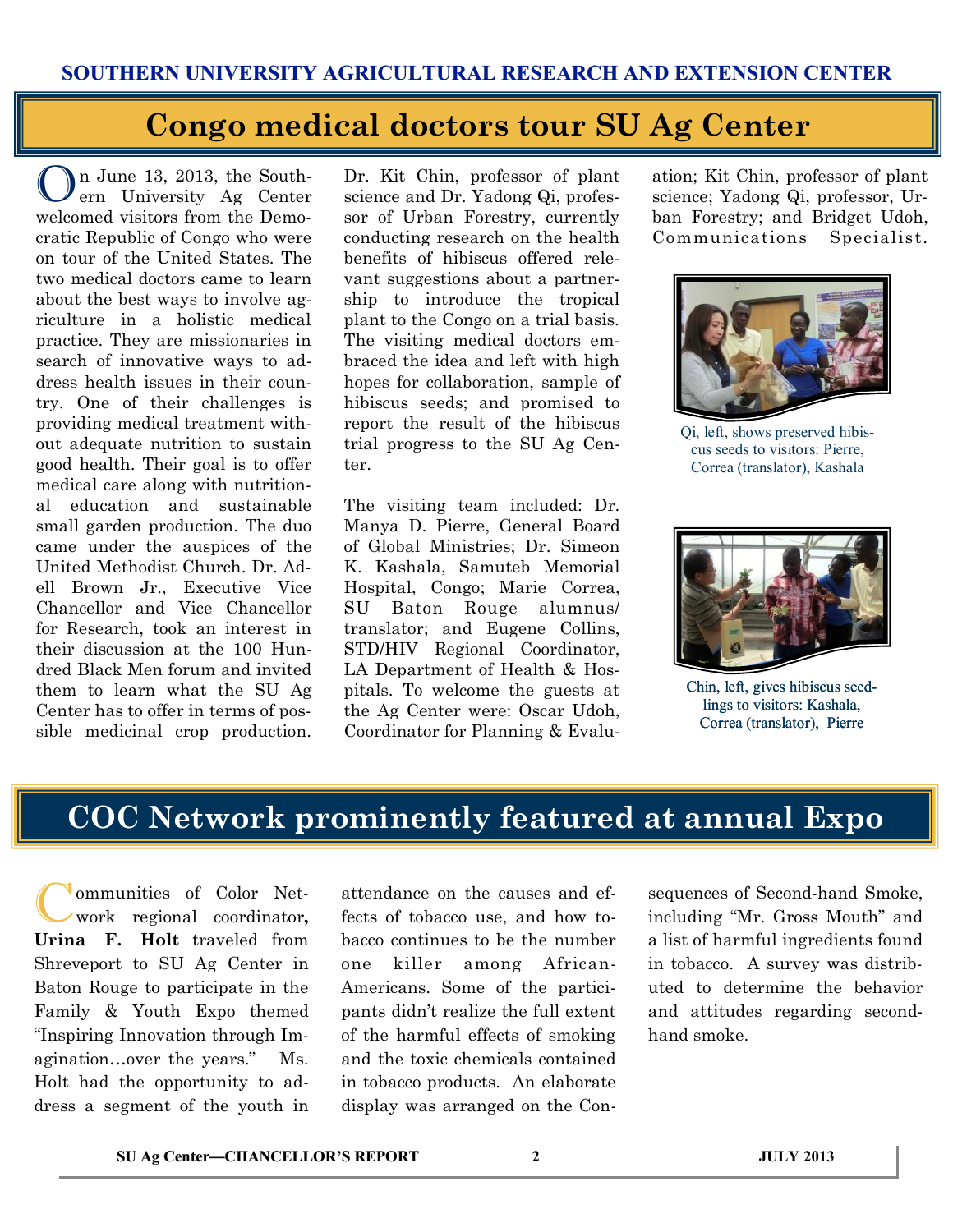# **SU Ag Center Holds Fruitful Youth and Family Exposition**

The 2013 SU Ag Center youth<br>expo, which attracted more he 2013 SU Ag Center youth than 250 students across the state, concluded successfully on June 15. Highlights of the event included the East Baton Rouge Sherriff's Office demonstration of their Bomb/Haz Mat Unit to middle and high school students, showcasing the robot, suit, and other tools for the first time at the event; keynote speaker, Kwame I. Asante, a practicing attorney; youth competitions in public speaking and illustrated talk; talent show and dance; chemistry demonstrations; science education by LIGO Science Educational Center; and the culminating quiz bowl. Winners of the quiz bowl competition in the senior category were from Bossier Parish, 1st place; Calcasieu Parish, 2nd place, and 100 Black Men of Metro Baton Rouge, 3rd place. In the junior category the 1st place went to Calcasieu Parish; 2nd place, Southwest Center for Rural Initiatives in St. Landry Parish; and 3rd place, West Carroll Parish.

Grant Henry, 11th grader from Bossier Parish and member of the 1st place winning team in the senior category said, "This is my third year attending the expo, I'm always excited about the quiz bowl, and I look forward to next year's contest."

The Public Speaking and Illustrated Talk contests were organized in three age categories: 9- 12, 13-15 and 16-18 years old. In the Public Speaking first category, Miracle Styles from Madison Parish took 1st place; Breanna Scott, Bossier Parish, 2nd, and Olivia Viltz, St. Landry Parish, 3rd. The 1st place went to Kanessia Crothers, Madison Parish in category two; 2nd place, Sandreca Citizen, St. Landry; and 3rd place, D'Anthony Butler, Calcasieu Parish. In the 16-18 yearold category, Alante' Jackson, EBR Parish took 1st place; Crystal Jackon, Madison Parish, 2nd, and James Zachary, Caddo Parish, 3rd.



L-r: Burke, Ransburg, Asante, Williams, Eubanks



Chemistry demonstration session



Quiz Bowl: Bandele, 100 Black Men team

Illustrated Talk Content Category one had Jordan Page & Keonia Freeman of West Carroll Parish in 1st place, and Alaina Schaffer & Jeremiah Schaffer, St. Landry Parish in 2nd place. In Category two, Grant Henry, Bossier Parish, took 1st place; Seth Poirier, St. Martin, 2nd place and Taylor Threads, West Carroll Parish, 3rd place. The 1st place and lone winner in Category three was the Juwan Nimer & Jaylen Nimer team. The parade of parishes on Friday afternoon assembled all participating extension agents and volunteers who chaperoned students to the Expo. Representing Orleans Parish was Krystal Sugulleh; East and West Carroll, Carolyn Robinson and Thomas Legiandeny; Bossier, Katherine Ervin; Morehouse and Union, Odis Hill; St. Landry - Southwest Center for Rural Initiatives, Aubrey Williams; DeSoto and Caddo, Patricia Lee; East Baton Rouge, Terrence Marshall; St. Martin and Iberia, Chris Robichaux; Calcasieu and Jefferson, Carol Sensley; Madison, Sarah Sims; and Rapides, Terry Washington.

"This was an exciting year. Thanks to all who made the event successful," said Dr. Wanda Burke, Youth Development Specialist and event organizer.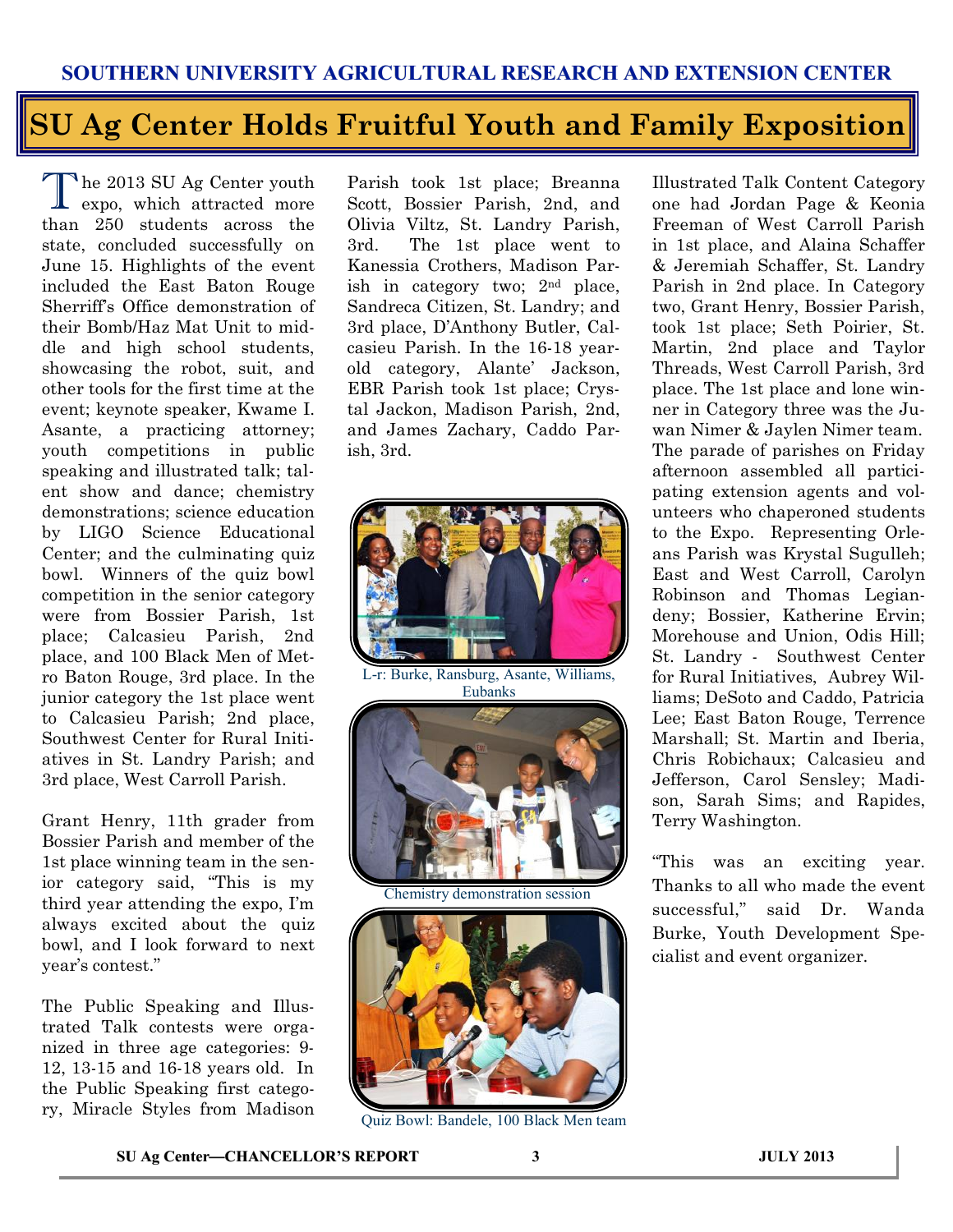# **Oak Park Plaza Senior Housing Garden Flourishes**

Through the SU Ag Center's<br>SNAPEd program headed hrough the SU Ag Center's by De'Shoin York, Assistant Specialist, nutrition, Stephanie Elwood, Extension Associate, Community Gardens, implemented the Oak Park Senior Living garden, and tied it into the nutrition weekly classes taught by the Center's Nutrition Educator - Kaci Ernest. The apartment residents are all seniors that enjoy independent living and attend a weekly Nutrition Education

class. In addition to nutrition education, they built a raised bed garden and planted vegetables. Elwood expressed her gratitude to the active residents and faculty of Oak Park for delightfully maintaining the garden and producing tomatoes, cucumbers, eggplants, peppers, and basil.

The Supplemental Nutrition Assistance Program [\(SNAP\)](http://www.fns.usda.gov/snap) offers nutrition assistance to millions of eligible, low income individuals and families and provides economic benefits to communities. SNAP is the largest program in the domestic hunger safety net. SNAP-Ed is a nutrition education program funded by the US Department of Agriculture.

The garden was covered in the People section of the July 8, 2013 *Advocate*.





Sections of the garden



# **Calcasieu Parish Youth Enjoy Chef Cooking Camp**

uring the week of June 3-7 youth in Calcasieu Parish participated in the Chef Cooking Camp under the leadership of Carol Sensley, Assistant Area Agent, Family and Consumer Sciences in Calcasieu and Jefferson Davis Parishes. The program enrolled and graduated 16 youth. Participants learned the use of proper cooking terms and measurements. They also gained knowledge of the "My Plate" nutritional guide; the importance of

kitchen safety; cooking/eating healthy meals; and exercising to maintain a healthy lifestyle.





Participants in the kitchen Participants at graduation Learning exercise moves



**SU Ag Center—CHANCELLOR'S REPORT 4 JULY 2013**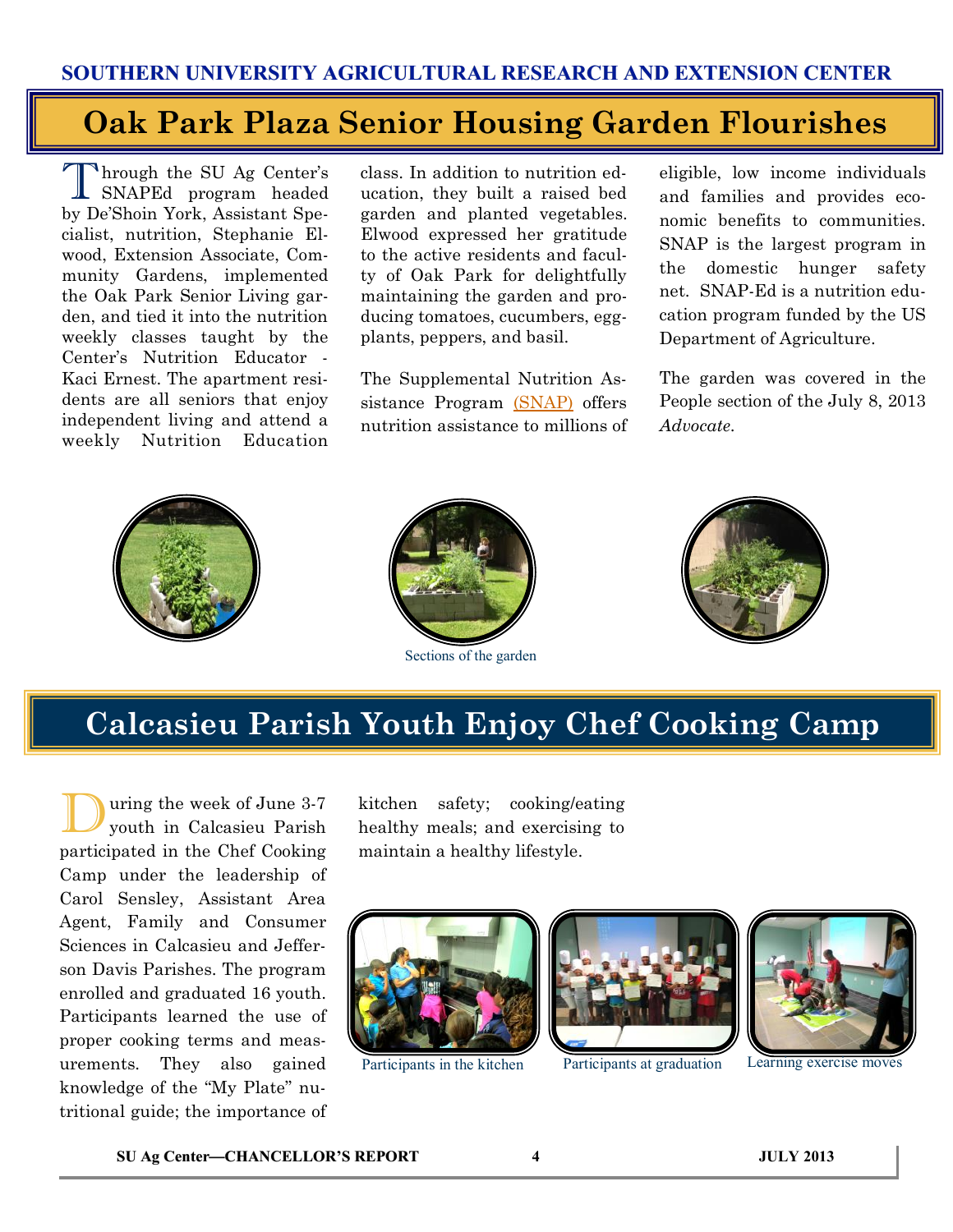#### **Communities of Color Network, 100 Black Men, SU Alumni Federation Collaborate**

The Communities of Color Net-<br>work (CoC) had a visible **h**e Communities of Color Netpresence in New Orleans LA, June5-9, 2013 for two outstanding events. The first was the Annual Southern University Alumni Federation Leadership Summit. CoC was the Title Sponsor, and **Linda Early Brown,** Director, set the tone for the Summit with an inspiring welcome. **Chancellor Leodrey Williams** articulated an invigorating and promising message on the State of the SU Ag Center. **Frankie Poland**, regional coordinator served as a resource person to answer questions regarding programing efforts and provided strategic tips on implementation efforts. The purpose of the Summit was to provide participants the opportunity to learn more about various aspects of the University and how alumni leaders can contribute to achieving mutual goals. Lapel pins, provided by CoC were distributed to everyone as a reminder of the SU System 100% Tobacco-free Policy. Brown and Poland were also available to answer any inquiries regarding the Policy.



Chancellor Williams presenting the state of the SU Ag Center at Summit



Section of the 100 Black Men of America, Inc. 27th Annual **Conference** 

The second occasion in which CoC was able to articulate its mission was during the 100 Black Men of America, Inc. 27th Annual Conference on Optimizing Health and Wellness: Mind, Body and Spirit. **Linda Early Brown** and **Frankie Poland** were among the 2000 or more participants at the Conference. They participated in various plenary sessions. Youth members of the 100 Black Men Baton Rouge Chapter, their sponsors, and other representatives from the Southern University Ag Center were also represented.

Communities of Color Network is engaged in a project, *Healthy Initiative for Men (H.I.M.)* with the 100 Black Men where focus groups were executed during the week and surveys were taken to determine the behaviors of constituents who consume tobacco products.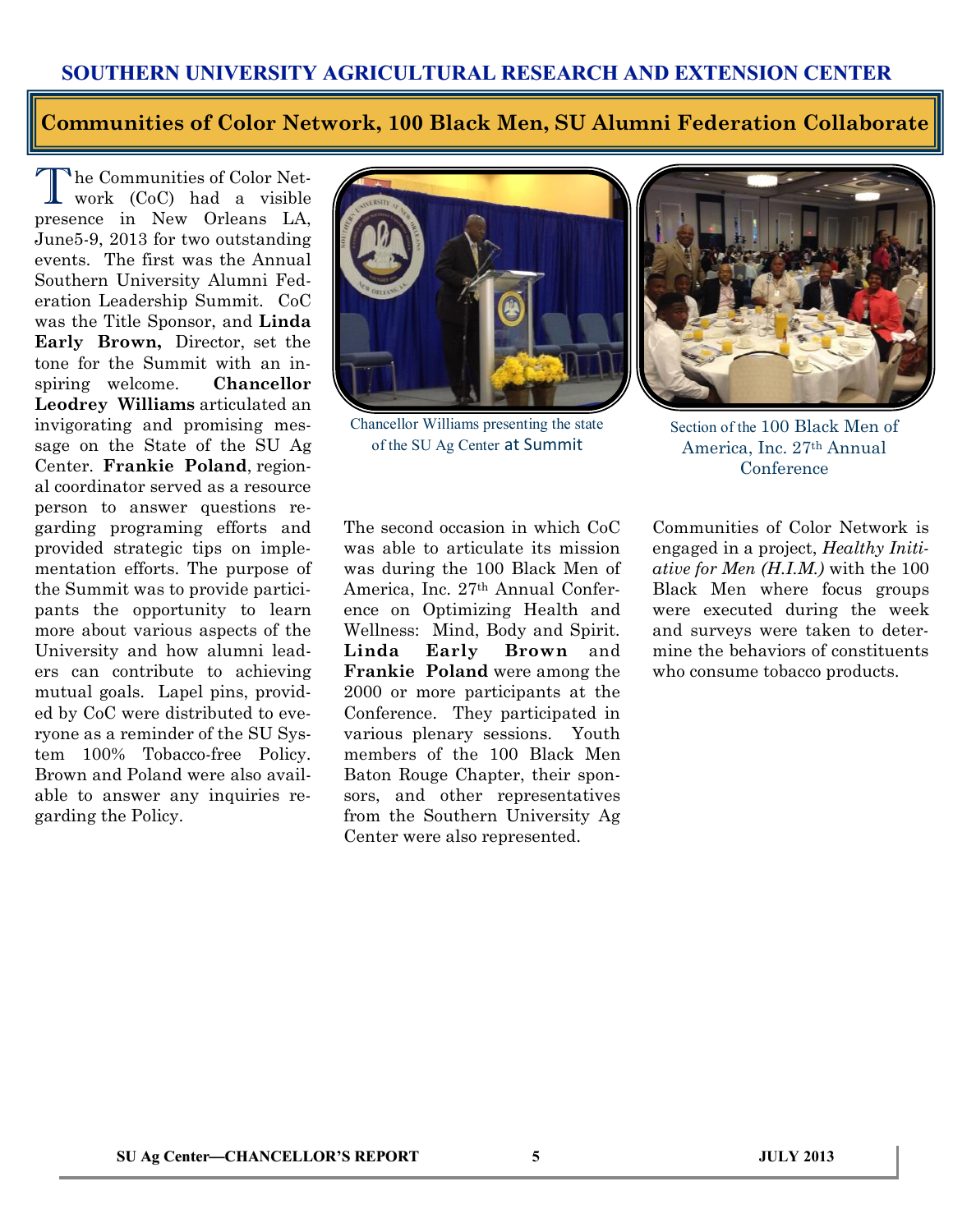# **CoC Network Continues Professional Development**

Southern University Agriculouthern University Agricul-Center Communities of Color Network regional coordinators continue to develop themselves professionally during events surrounding tobacco prevention and control.

**Shawntell Lewis-Harrell** and **Frankie Poland** attended The Summit on Tobacco Policy in Kansas City, Missouri held by The National Center for Tobacco Policy, June 12-14. The intimate conference boasts less than 90 participants to allow for adequate networking and effective discussions. The purpose of this event was to address adopting, implementing and regulating a 100% Tobacco-Free Campus Policy on campuses of higher learning, nationwide.



Regional coordinators, Shawntell Lewis-Harrell and Frankie Poland pose with U.S. Department of Health and Human Services Regional Health Administrator, Captain Jose Belardo at tobacco policy summit in Kansas City, MO.

Conference highlights were research-based presentations focusing on policy development, compliance, engaging traditional and non -traditional students, best practices and lessons learned throughout the process. Participants were engaged in breakout sessions, as well as, small group discussions designed to address specific concerns on this issue.

Keynote speakers were regional health administrator, Captain Jose Belardo, of the U.S. Department of Health and Human Services and executive director of the National Center for Tobacco Policy, Ty Patterson.

**Linda Early Brown** attended the Points of Life Conference in Washington, DC from June 19-22, which focused on the power of service to bridge differences and bring people together regardless of disparities and social economic status.

The relevance of community advocacy and engaging community was a driving force during the conference. Workshops attended included: *The Best Way to Build Community, The Art of Leadership, Creating Community Change in 5 Simple Steps, and Moving from Service to Social Justice.*

#### **SU Ag Center News links**

Expo 2013 speaking contest winners available on line, June 21 at [http://](http://theadvocate.com/features/people/6278969-123/youth-news-for-june-21) [theadvocate.com/features/people/6278969-123/youth-news-for-june-21](http://theadvocate.com/features/people/6278969-123/youth-news-for-june-21)

Raised bed garden at Oak Park Senior Center at [http://theadvocate.com/](http://theadvocate.com/features/people/6376639-123/in-the-yard-raised-garden) [features/people/6376639-123/in-the-yard-raised-garden](http://theadvocate.com/features/people/6376639-123/in-the-yard-raised-garden)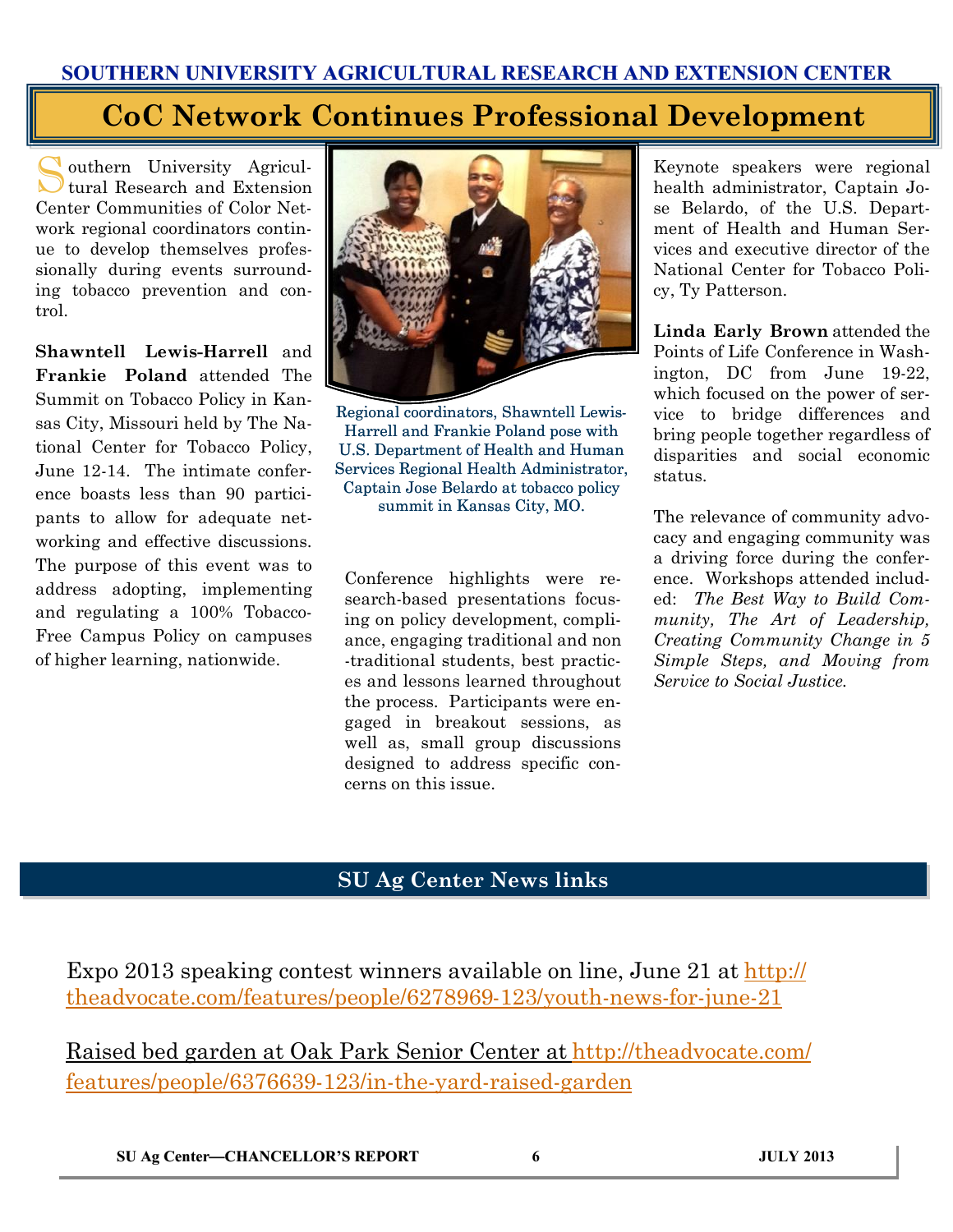# **FACULTY AND STAFF ACCOMPLISHMENTS AND ACTIVITIES**

### **Madison & Bossier Parishes win big in Expo speaking contests**

**Sarah Sims**, extension agent in Madison Parish, led a group of youth to success at the 2013 Youth Expo with three wins in the speaking contests. Miracle Styles, Wright Elementary, Tallulah, took first place in Public Speaking in the 9-12 year group; Kanessia Crothers, Madison Jr. High, Tallulah, placed first in the **13 to 15 age group** Public Speaking **contest**; and Crystal Jackson, Madison Senior High School, Tallulah, placed second in Public Speaking among the 16-18 year old contestants.



Sims, Miracle Styles, Williams



ims, Kanessia Crothers, Williams



Sims, Crystal Jackson, Williams

**Katherine Ervin**, parent educator, Bossier Parish, travelled to Baton Rouge with a group of youth to participate in the annual Family and Youth Exposition event sponsored by the Southern University Agricultural Research and Extension Center. Grant Henry won first place in illustrated talk for third year in a row. Each year, the Expo offers oppor-

tunities for participants to learn, socialize, and compete in speech and quiz bowl contests. In the competitions, the senior quiz bowl team with Stephan Boyd, Grant Henry, Asya and Tia Walker, Brice Davis and Samantha Bryant brought home the first place trophy. Grant Henry, 11th grader from Bossier Parish and member of the 1st place winning team in the senior category quiz bowl contest said, "This is my third year attending the expo, I'm always excited about the quiz bowl, and I look forward to next year's contest."



L-r: Ervin, Grant Henry (1st place winner in Illustrated Talk and leader of Bossier Parish senior team 1st place win in quiz bowl), Chancellor Williams

**Christie Gremillion-Monroe, Stephanie Elwood, and Mila Berhane** had a fun day with Day Campers from Trinity Tods and Toddlers on June 23. The children had an opportunity to pet rabbits, learn about body parts of the rabbit; how a rabbit feels; and the importance of rabbits. They also played different games pertaining to Math, English and Science by using rabbit information. The campers learned about plants as well.

Each student experienced hands-on learning of making a pot using newspaper. Each child received some soil to plant a seed in their newly made pot. Students used their Math and Science skills by estimating how many days it would take the seed to appear above ground. Youth are required to keep a daily digital journal of their plants. Next month, the group will return to follow up on the progress of the project.



**Toddler petting rabbit**